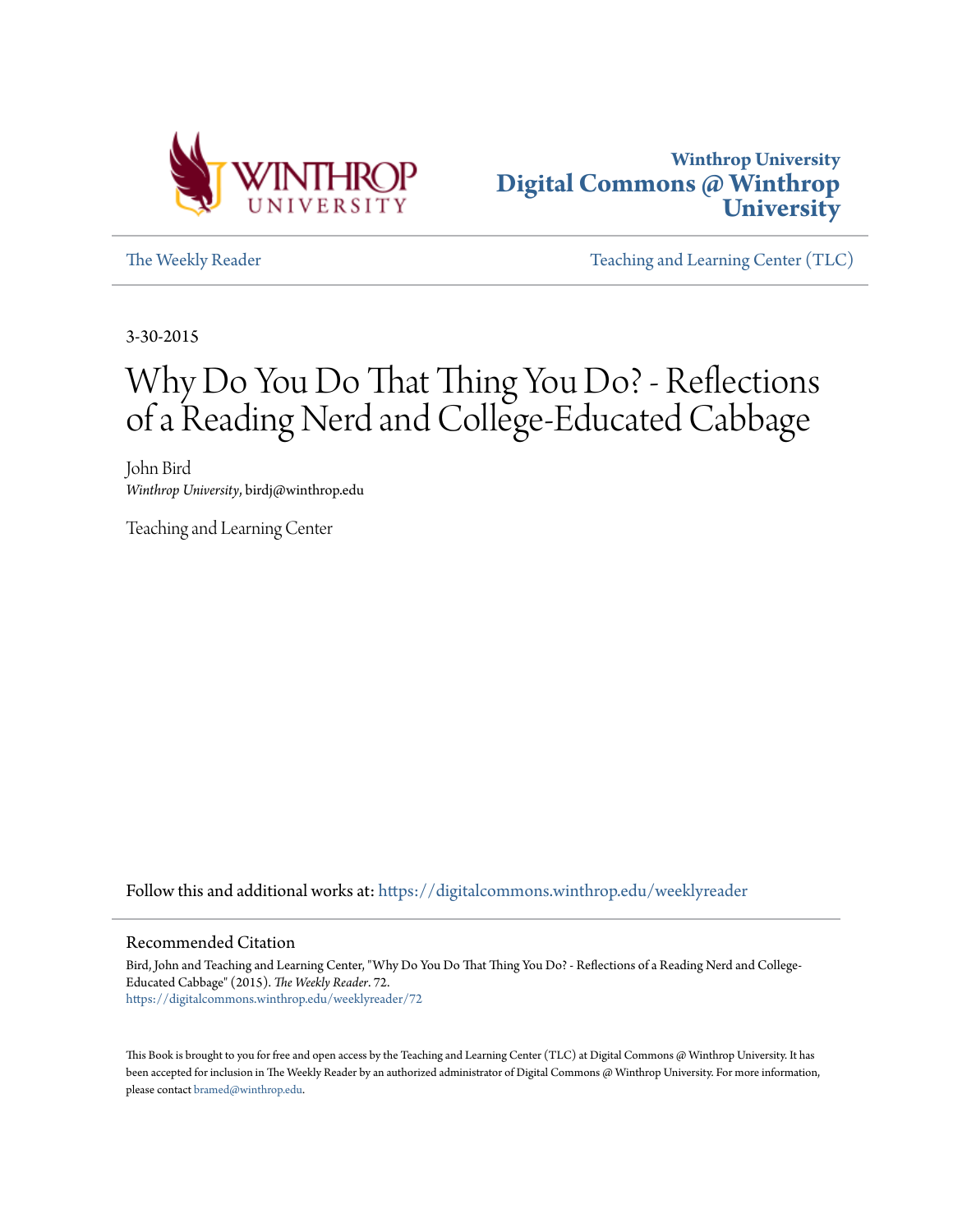**March 30, 2015**

# March 30, 2015 The Weekly Reader

### UpComing **Sessions**

- SC Humanities Council: Program Promotion and Finding Grant **Opportunities** 4/7
- **Embracing** Collaboration : A Workshop 4/14
- **Blackboard** Training, various topics and times
- Register at:

### Dr. John Bird Professor, Department of English Bancroft Hall 260 (803) 323-3679

Director, Teaching & Learning Center Dinkins Hall 233 (803) 323-2447

EMAIL: [birdj@winthrop.edu](mailto:birdj@winthrop.edu) *Teaching and Learning Center, Winthrop University, Rock Hill, SC*

# Why Do You Do That Thing You Do?— Reflections of a Reading Nerd and College-Educated Cabbage

Why do you do what you do? What influences in your life led you to your field of study and major interest?

Why was I an English major in college? I didn't start out to be one; like many students, I changed majors. I started out as a Radio, TV, and Motion Picture major at the University of North Carolina-Chapel Hill. My years of running around the neighborhood with my father's Super 8 movie camera making short films made me want to be a filmmaker. That ambition did not last through my freshman year, and neither did I; I dropped out of college after, or more properly, *during* my freshman year.

A year and a half or so of working at a small insulation plant rolling fiberglass for duct work and at Chic-fil-a (surprisingly similar jobs) convinced me to go back to school. When I arrived at Appalachian State in August of 1975 and they asked me what my major was, out of my mouth

popped the word "English."

Even though it seems that I did not put much thought into what would become my life's work, my instinct was based on years of achievement and interest. English was always my best subject, both literature and language. I even loved grammar.

Thinking back, I realize how much I was in love with language from a very early age. I remember a time when I was four or five, sitting in the backyard scratching the few letters I could make onto a board with a nail. I just loved the shapes of letters, the feel of words in my mouth. I ached for the time when I would know all the letters and could form words with them and could read.

Ah, reading! I was such a voracious reader from the very start. I would go to the library and check out the limit of books. My parents would have to force me to stop reading so I would go out and play. My mother had to

drag me away from my book to come to the dinner table. And I was caught more than once with a flashlight and a book under the covers. Why sleep when there is a book to read?

In junior high and high school, as I began a more serious study of literature, I loved learning new ways to think about the books I was reading. While other students resisted analyzing what they had to read, I took to it immediately. My 11<sup>th</sup> grade English teacher, Miss Royce Ann Williams, introduced me to American literature classics like *The Scarlet Letter*, *Walden*, *The Sun Also Rises*, *The Great Gatsby*, and *the Sound and the Fury*. I should have known then that the die was cast.

My love for literature and language deepened as I pursued my major in English at Appalachian. My professor Thomas McGowan entranced me in his Chaucer class and in his History of the English Language class.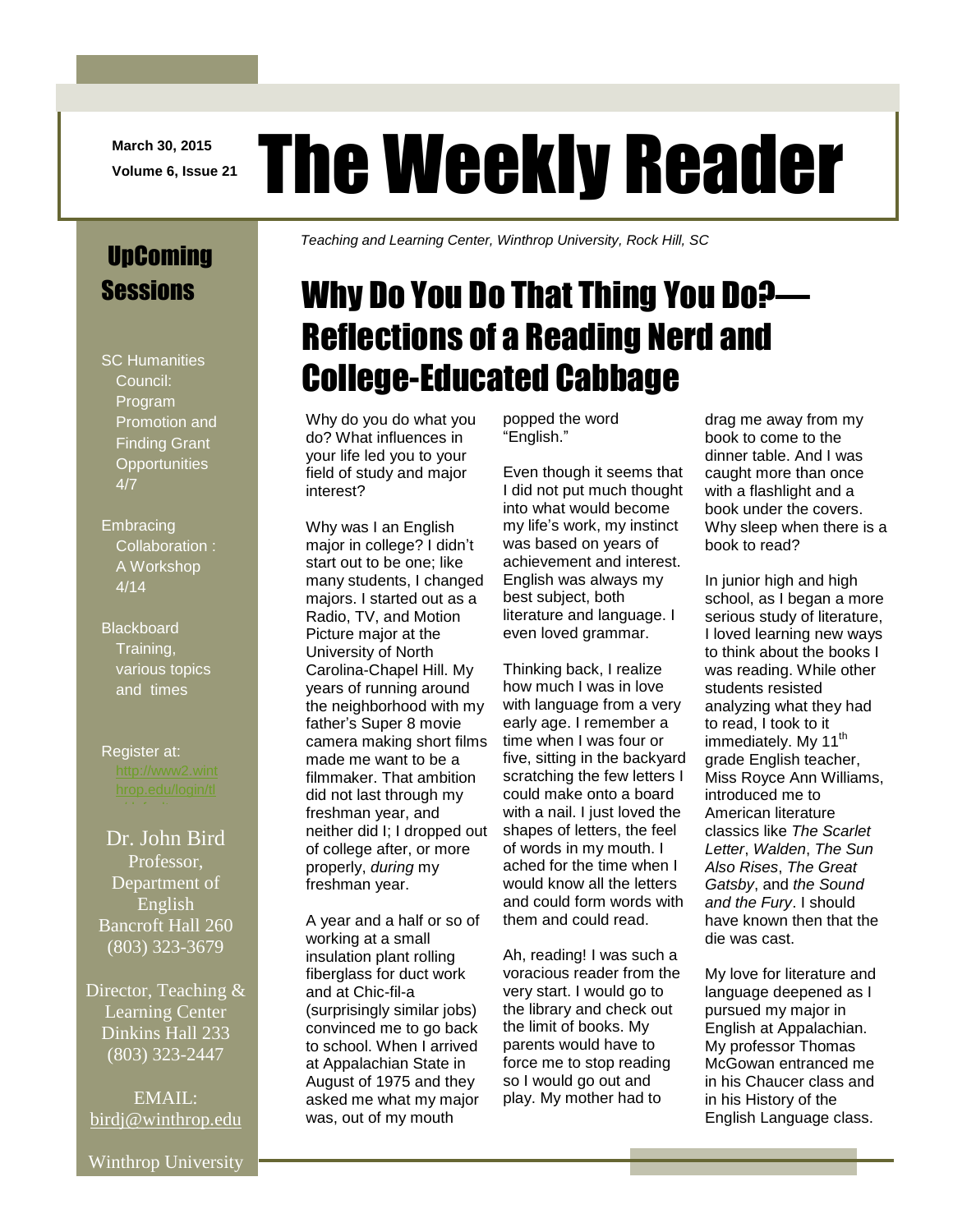*"When I interviewed for my job at Winthrop in 1993, after six years at another school and a bit of publication on Twain, the late Bill Sullivan, then the chair of the English Department, asked me what I wanted to do, what was my goal. I immediately answered, "I want to be a nationally-known Mark Twain scholar." As soon as the words left my mouth, I was astonished. (I see now that this was like my saying I wanted to be an English major many years before.)"*



### Continued from page 1

For a time, because of him, I was very nearly a medievalist!

But the roots of American literature ran deep, and that was the way I turned. Two years of teaching high school English, most of it in the  $11<sup>th</sup>$  grade, fortunately, where I could emulate Miss Williams, only deepened that attachment. My fate was fully sealed when I returned for an MA and wrote my thesis on Mark Twain's bawdy short piece, *1601* (look it up you won't believe it). I stuck with Mark Twain in my PhD program, this time culminating in a dissertation of his narrative use of first person.

Why Mark Twain? Those roots run deep too. I first heard the name from my father. Every time we would eat cauliflower, and I mean *every single time*, he would say, "Mark Twain said cauliflower is cabbage with a college education." I am not sure where he encountered that aphorism from Twain's "Pudd'nhead Wilson's Calendar," and I surely did not understand the saying, which actually begins, "Training is everything." Twain was right—and little did I know . that I would grow up to be that college-educated cabbage.

Mark Twain came at me again in the fifth grade, when my teacher, Mrs. Hathcock, read *The Adventures of Tom Sawyer* aloud to our class on Friday afternoons. The novel delighted me, as it still does. When I heard that Twain had written a sequel, I sought it out and read it on my own. Too young to read the great *Adventures of Huckleberry Finn*, but something must surely have stuck with me.

A couple of years later, in 1967, I remember watching Hal Holbrook in the CBS special "Mark Twain Tonight!" I was transfixed by his impersonation of Mark Twain the man. I was especially awed by the idea that he came in with Halley's Comet and said he would go out with it and then he did. How cosmic! (At 13, I had the idea that the comet came on a single night, which made his claim all the more remarkable.)

So the roots were there early on for me. My subsequent reading and study confirmed me in my attraction to Mark Twain, and now I see that I have devoted my adult academic life in trying to understand and talk about and teach about and write about this man who died in 1910, as Halley's Comet was making its

### return.

When I interviewed for my job at Winthrop in 1993, after six years at another school and a bit of publication on Twain, the late Bill Sullivan, then the chair of the English Department, asked me what I wanted to do, what was my goal. I immediately answered, "I want to be a nationallyknown Mark Twain scholar." As soon as the words left my mouth, I was astonished. (I see now that this was like my saying I wanted to be an English major many years before.)

A few years ago, to my further astonishment, I realized that I had achieved that goal. I have published a good bit on Mark Twain, including a book. I am now, to my astonishment, president of the Mark Twain Circle of America. A few years ago, I got to meet Hal Holbrook and give him a cigar—and then smoke a cigar with him. Wow! Almost like meeting my Mark Twain, sharing a cigar with the person I have devoted my intellectual life to.

Why do you do what you do? Why are you in the field you are in? Why do you have that specialty? I would like to hear your stories—and I will share them if you will let me.